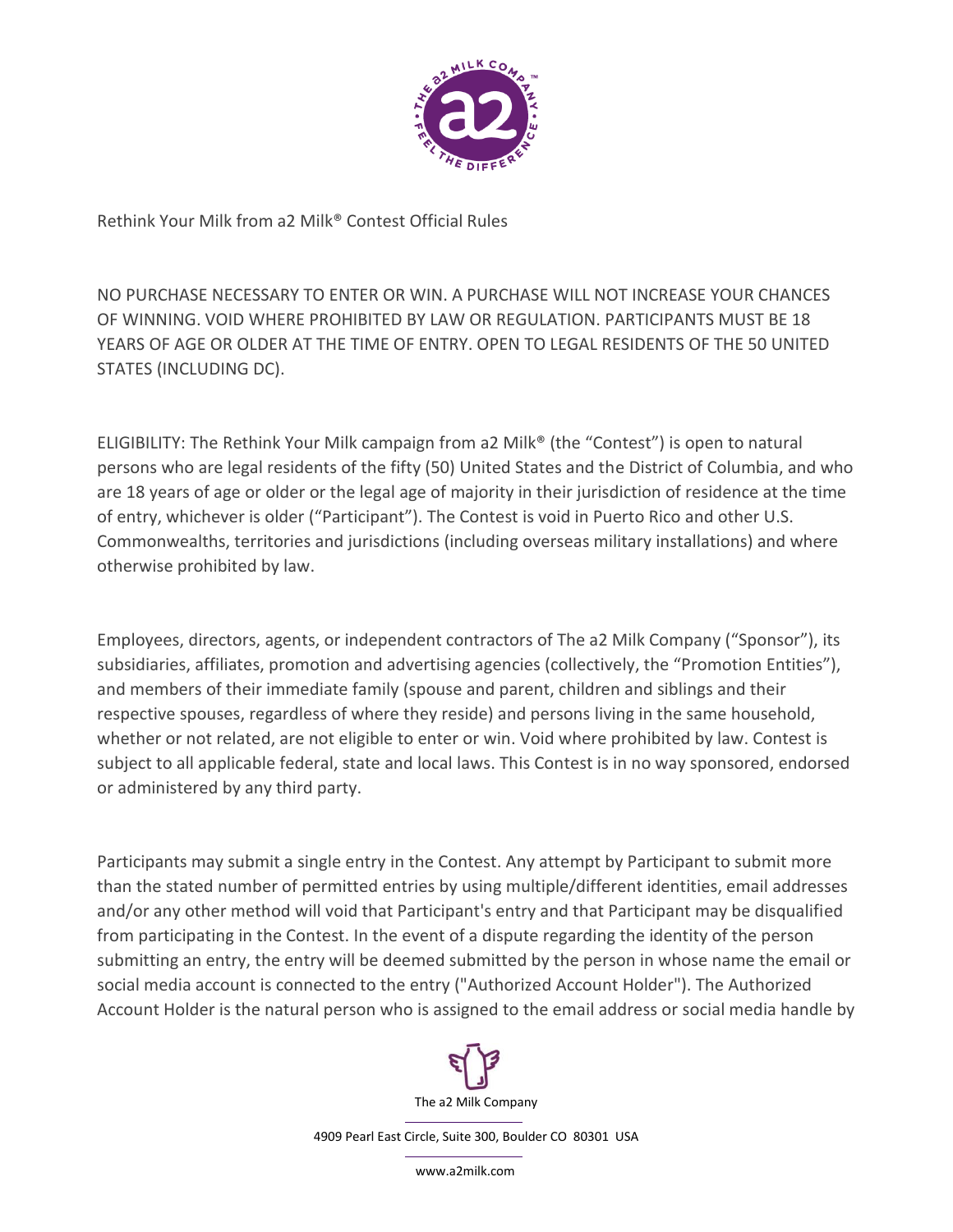an internet access provider, on-line service provider, or other organization that is responsible for assigning email addresses or social media handles, or the domain associated with the submitted email address. No mechanically or programmatically reproduced entries are permitted. Sponsor will not verify receipt of entries for Participants. All entries submitted become the sole property of Sponsor and will not be returned. Sponsor is not responsible for lost, late, misdirected, illegible, or damaged entries.

Winning the prize requires that the Participant is, and remains, in compliance with these Official Rules and any other additional posted rules. Until a Participant is verified to be eligible and in compliance with these Official Rules and any other additional rules, the Participant is, and will remain, a potential winner, unless the potential winner is disqualified for not complying with the Official Rules, any additional rules, and/or not being eligible to participate in the Contest. Sponsor reserves the right to disqualify any potential winner who Sponsor, in its sole and absolute discretion, determines is not permitted by law to receive a prize. Sponsor is not required to conduct any advertising or public relations associated with a winner.

CONTEST PERIOD: The Contest starts on January 11, 2021 at 8:00 AM Mountain Standard Time ("MST") and ends on February 28, 2021 at 11:59 AM MST ("Contest Period").

HOW TO ENTER: For a chance to win the contest's grand prize, sign up through the Rethink Your Milk entry form from a2 Milk<sup>®</sup> on the Sponsor's website between January 11<sup>th</sup> and February 28<sup>th</sup>. Alternatively, you may enter to win the contest's grand prize by sending your name, email, and zip code to socialusa@a2milk.com along with the message "Rethink Your Milk Contest Entry." Limit one (1) entry per person throughout the contest period.

Any attempted form of entry other than as described herein is void. Sponsor will determine, in its sole discretion, what constitutes a valid entry. Sponsor reserves the right to cancel or modify the Contest if fraud or technical failures impact the integrity of the Contest as determined by the Sponsor, in its sole discretion, and to award the prizes based on eligible entries received prior to the cancellation. Tampering with the entry process or the operation of the Contest is prohibited, and any entries deemed by Sponsor, in its sole discretion, to have been submitted in this manner will be void. In the event a dispute regarding the identity of the individual who actually submitted an entry cannot be resolved to Sponsor's satisfaction, the affected entry will be deemed ineligible.

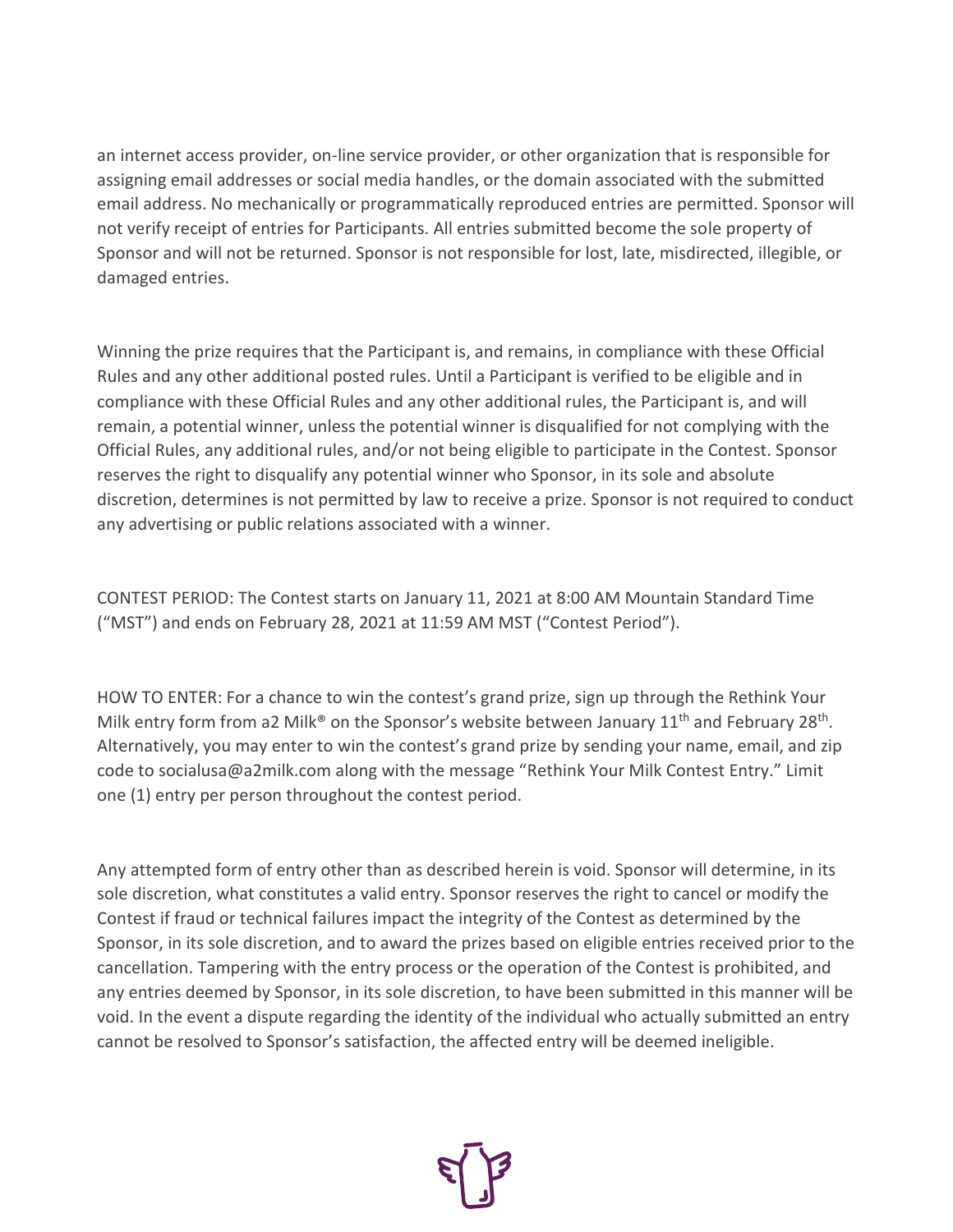WINNER SELECTION: (1) Grand Prize winner will be selected randomly from eligible entries by March 1, 2021. The odds of winning any Contest depend on the number of eligible entries received for that Contest, and the odds are the same for all Participants.

MULTIPLE CONTESTS: Sponsor may run multiple contests, sweepstakes or other promotions simultaneously. Participation in one promotion does not constitute participation in any other unless explicitly stated otherwise.

WINNER NOTIFICATION: Judges' and Sponsor's decisions are final and binding on all matters relating to this Contest. Potential winner will be notified by direct message via email, on or about March 2, 2021. Potential winner selected must comply with all terms and conditions of these Official Rules, and winning is contingent upon fulfilling all requirements and requests of Sponsor during the verification process. Potential winner selected must comply with all terms and conditions of these Official Rules, and winning is contingent upon fulfilling all requirements and requests of Sponsor during the verification process. Potential winner will be notified and will be asked to respond and complete the Claim Documents (defined below) within five (5) business days. Notification will include instructions on how to contact Sponsor to provide name, address or other information that may be necessary to complete validation of eligibility, and any necessary Prize Claim Documents (defined below). No liability is assumed for any winner notification that is lost, intercepted, or not received by a potential winner for any reason. Return of notification as undeliverable, failure to sign and return requested documentation within the specified time period, the inability of Sponsor to contact a potential winner within a reasonable time period or noncompliance with these Official Rules by a potential winner will result in disqualification and, at Sponsor's sole discretion, another potential winner may be notified.

PRIZES: One Grand Prize (1): One Grand Prize winner will be selected from our list of Rethink Your Milk from a2 Milk® participants and will receive a year supply of a2 Milk, a Peloton bike, and one year membership to Peloton. Approximate Retail Value ("ARV") of the Grand Prize: \$2,133 USD. No substitution or transfer of prizes or cash redemptions permitted, except at the sole discretion of the Sponsor. Prize winner assumes sole responsibility for all costs associated with any component of the Prize not explicitly outlined, including without limitation, all federal, state and local taxes incurred as a result of being awarded the Prize. Sponsor reserves the right to make equivalent substitutions as necessary. Winners of prizes valued at \$600 or more (whether one prize or a total value of all prize won in a calendar year) will be issued an IRS Form 1099 for the value of the prize.

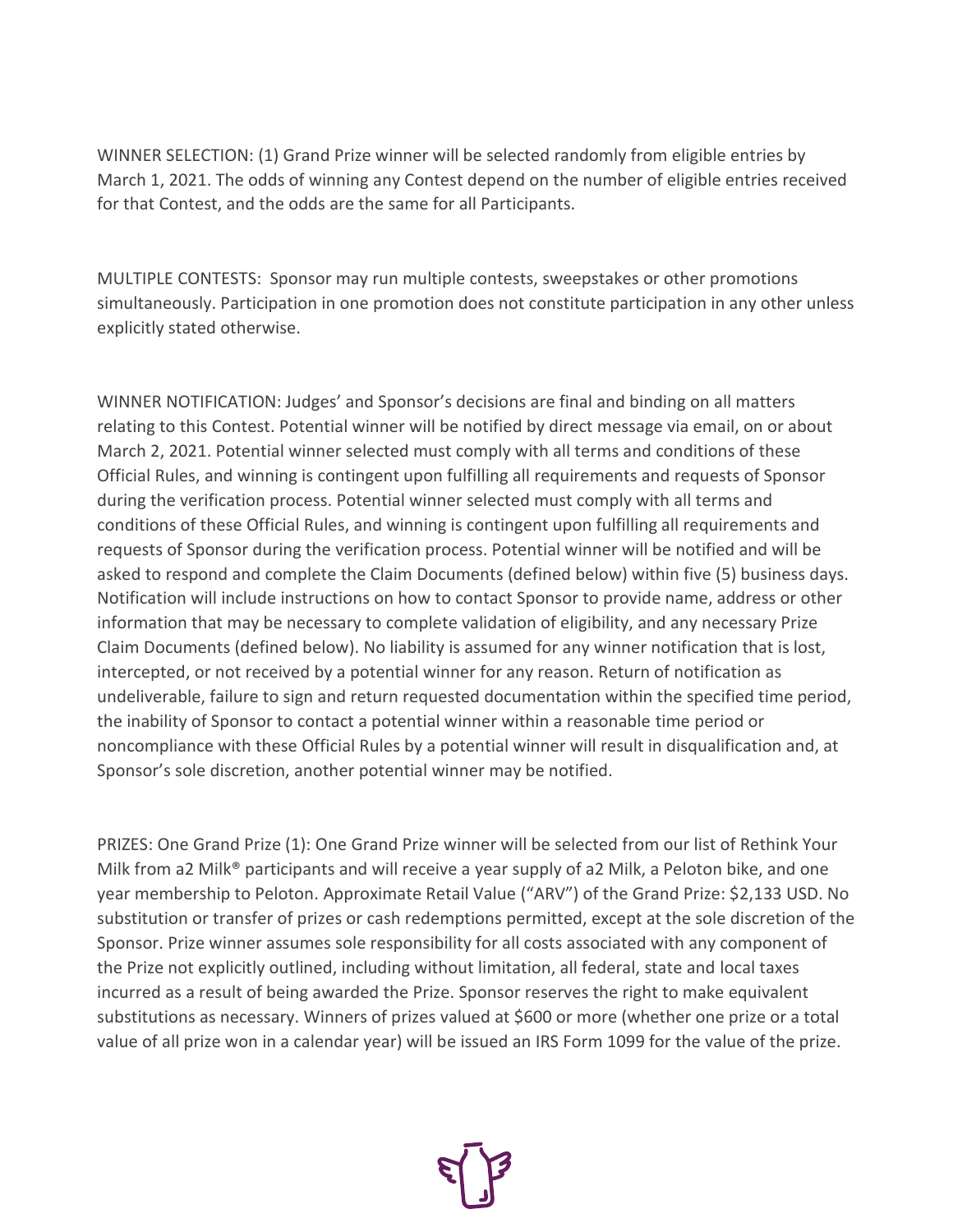SPONSOR: The a2 Milk Company is the sole sponsor of the Contest. The Contest is in no way sponsored, endorsed, or administered by Peloton. The use of "Peloton" is for prize description only.

LICENSE/USE OF ENTRIES: By submitting an entry, and to the extent allowed by law, you grant the Promotion Entities a perpetual, worldwide, royalty-free, non-exclusive, sub-licensable, unconditional and transferable license to edit, modify, cut, rearrange, add to, delete from, reproduce, encode, store, modify, copy, transmit, publish, post, broadcast, display, adapt, exhibit and/or otherwise use or reuse your entry, name, photo, post, caption, and biographical material including, but not limited to, all materials submitted in connection with the Contest in any and all media, throughout the world, and in any manner, for trade, advertising, promotional, commercial, or any other purposes without further review, notice, approval, consideration, or compensation to entrant or any third party. When you enter the sweepstakes, the contact information you provide, including your email address, will be shared with third party partner brands to communicate with you about their prizes and to use for their own marketing purposes. The information you provide will be used in accordance with the a2 Milk® privacy policy which may be viewed at https://www.a2milk.com/privacy-policy/. Each entrant and Prize winner (i) waives all moral rights in and to the entry in favor of Sponsor and (ii) agrees to release and hold harmless the Promotion Entities and Instagram and Facebook from and against any and all claims based on publicity rights, defamation, invasion of privacy, copyright infringement, trademark infringement or any other intellectual property-related cause of action that relate in any way to the entry. Sponsor reserves the right, in its/their sole and absolute discretion and at any time, to modify, edit or remove any entry, if a complaint is received with respect to it, or for any other reason. If such an action is necessary, then the Sponsor reserves the right, in its sole and absolute discretion, to remove the entry from the Contest.

PRIZE CLAIM DOCUMENTS: The Claim Documents may include, but are not limited to: a Declaration or Affidavit of Eligibility (as solely determined by Sponsor), Release of Liability, a Publicity Release, a Federal IRS form W-9 for tax filing purposes (for the year a prize is received), and such other documents as may be determined by Sponsor (collectively "Claim Documents"). All Claim Documents must be returned as provided in the directions to the potential winner prior to being declared a winner or receiving any prize. Prizes that require shipping to the winner will ship approximately four to six weeks from date of verification. If verification of any information provided results in forfeiture, no prize will be awarded to that individual. Upon prize forfeiture, no compensation will be given.

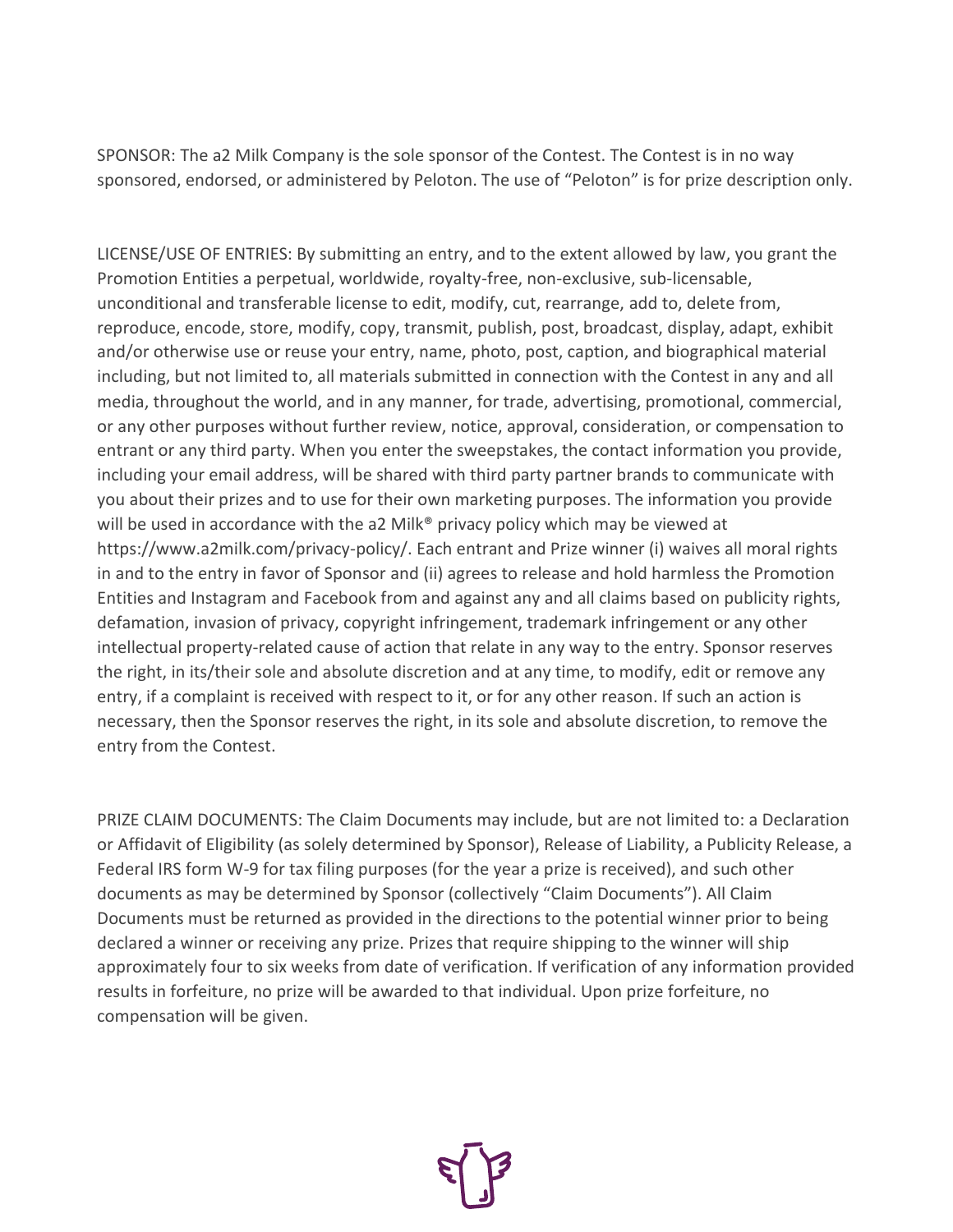RELEASE. By entering the Contest or receipt of any prize, Participants and any declared winner for himself/herself and his/her heirs, successors, assigns, agents and representatives release and shall hold harmless Facebook, Instagram, Sponsor, the prize manufacturer, and any other third-party providers and their respective subsidiaries, affiliates, suppliers, distributors, advertising/promotion agencies, and prize suppliers, each respective parent companies, and each such parent company's respective officers, directors, employees and agents from and against any damages or loss resulting from any claim or cause of action based upon any injury of any kind, including, but not limited to, personal injury, death, or damage to or loss of property, arising out of participation in the Contest or receipt or use or misuse of any prize.

LIMITATION OF LIABILITY: The Sponsor and Promotion Entities are not responsible for, and entrant hereby releases Sponsor and Promotion Entities from any claims arising from: (i) technical failures of any kind, including but not limited to the malfunctioning of any computer, cable, network, hardware or software; (ii) the unavailability or inaccessibility of any transmissions or telephone or Internet service; (iii) unauthorized human intervention in any part of the entry process or the Contest; (iv) electronic or human error which may occur in the administration of the Contest or the processing of entries; (v) any injury or damage to persons or property, including but not limited to entrant's computer, hardware or software, which may be caused, directly or indirectly, in whole or in part, from entrant's participation in the Contest and

(vi) use of any prize.

GENERAL PROVISIONS: Sponsor is not responsible for any typographical or other error in the printing of this offer, administration of the Contest, or in the announcement of prizes. In the event Sponsor is prevented from continuing with this Contest, or the integrity and/or feasibility of the Contest is undermined by any event including, but not limited to: fire, flood, epidemic, pandemic, earthquake, explosion, labor dispute or strike, act of God or public enemy, satellite or equipment failure, riot or civil disturbance, war (declared or undeclared), terrorist threat or activity, pandemic, or any federal, state or local government law, order or regulation, order of any court or jurisdiction, or other cause not reasonably within Sponsor's control (each a "Force Majeure" event or occurrence), Sponsor shall have the right, in its sole discretion and for any reason or no reason, to abbreviate, modify, suspend, cancel, or terminate the Contest. In such event, Sponsor, in its sole and absolute discretion, may elect to hold a random drawing from among all eligible entries received up to the date of discontinuance for any or all the prizes offered in the Contest. Persons who tamper with or abuse any aspect of this Contest, or act in violation of the Official Rules, will be disqualified. Any attempt by any person to deliberately undermine the legitimate operation of the Contest may be a violation of criminal and civil law, and, should such an attempt be made, Sponsor

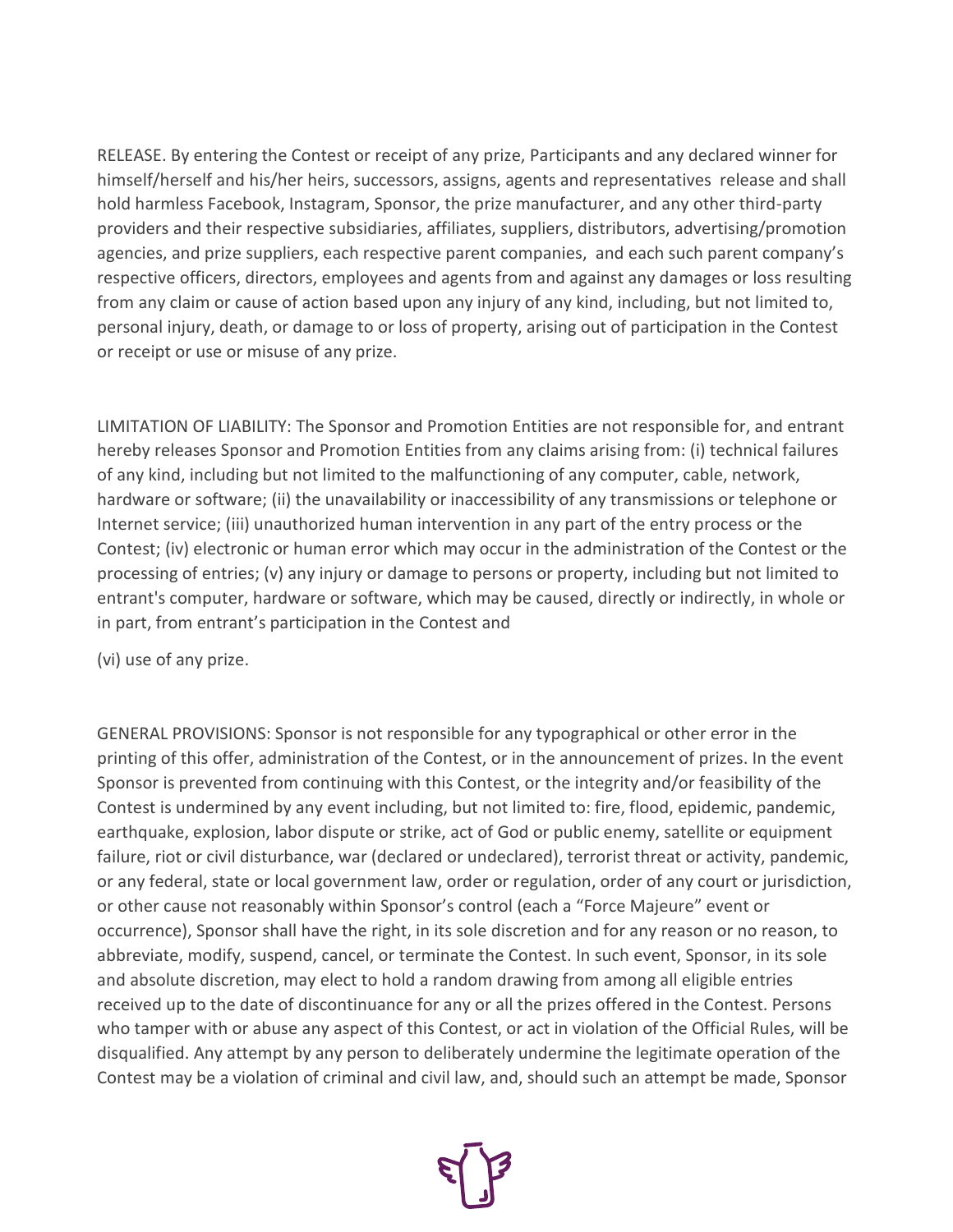reserves the right to seek damages from any such person to the fullest extent permitted by law. Sponsor's failure to enforce any term of these Official Rules shall not constitute a waiver of that provision. Sponsor reserves the right to modify these Official Rules in any way or at any time. Sponsor reserves the right, in its sole and absolute discretion, to disqualify any individual it finds to be tampering with the entry process or the operation of the Contest or to be acting in violation of the Official Rules of this or any other promotion or in an unsportsmanlike, fraudulent, deceptive, or disruptive manner. Sponsor's computer is the official timekeeping device for the Contest. Each Participant shall only participate in the Contest on his or her own behalf and cannot participate or enter on behalf of any other person or entity.

Sponsor reserves the right to block entry to any individual for any or all Contests conducted by Sponsor, whether current or in the future, if such individual is determined to be found in violation of these rules.

DISCLAIMER OF CERTAIN WARRANTIES: Sponsor makes no warranty that the website interface for submission of your post or email entry and any content, features, or functionality offered thereon will meet any requirement or will be uninterrupted, timely, secure, or error-free; or that there will be no errors in the website interface for submission of your post or email entry or any content, feature, or functionality offered thereon. Sponsor shall not be responsible for any damage caused to your computer, mobile device, or data, or for any bugs, viruses, Trojan horses, or other destructive code resulting from use of its website interface, entry form, or other interfaces or any content related thereto.

PERSONAL DATA: To validly enter and to claim a prize, Participants are required to provide Sponsor with certain information that can reasonably be used to identify them, such as their name, residential address, email address, and/or other contact information ("Personal Data"). Any information Participant provides to Sponsor may be used to communicate with Participant in relation to this Contest or on a Contest winner(s) list. Participant acknowledges that his/her Personal Data and his/her image or likeness may be used and shared by Sponsor with third parties in connection with the Contest (including but not limited to prize fulfillment) and as allowed by Sponsor's Privacy Policy (subject to the terms and conditions of Sponsor's Privacy Policy). Participant has read, understands, and consents to Sponsor's Privacy Policy, which is incorporated herein by reference. Participant further expressly releases, discharges, and shall hold harmless the Participating Parties and all persons acting under their permission or authority, from any and all claims and liabilities he/she may have relating to Sponsor's use of his/her Personal Data, image or likeness in connection with the Contest and/or in accordance with Sponsor's Privacy Policy or these Official Rules and any additional rules on the Contest Page, including, without limitation, claims

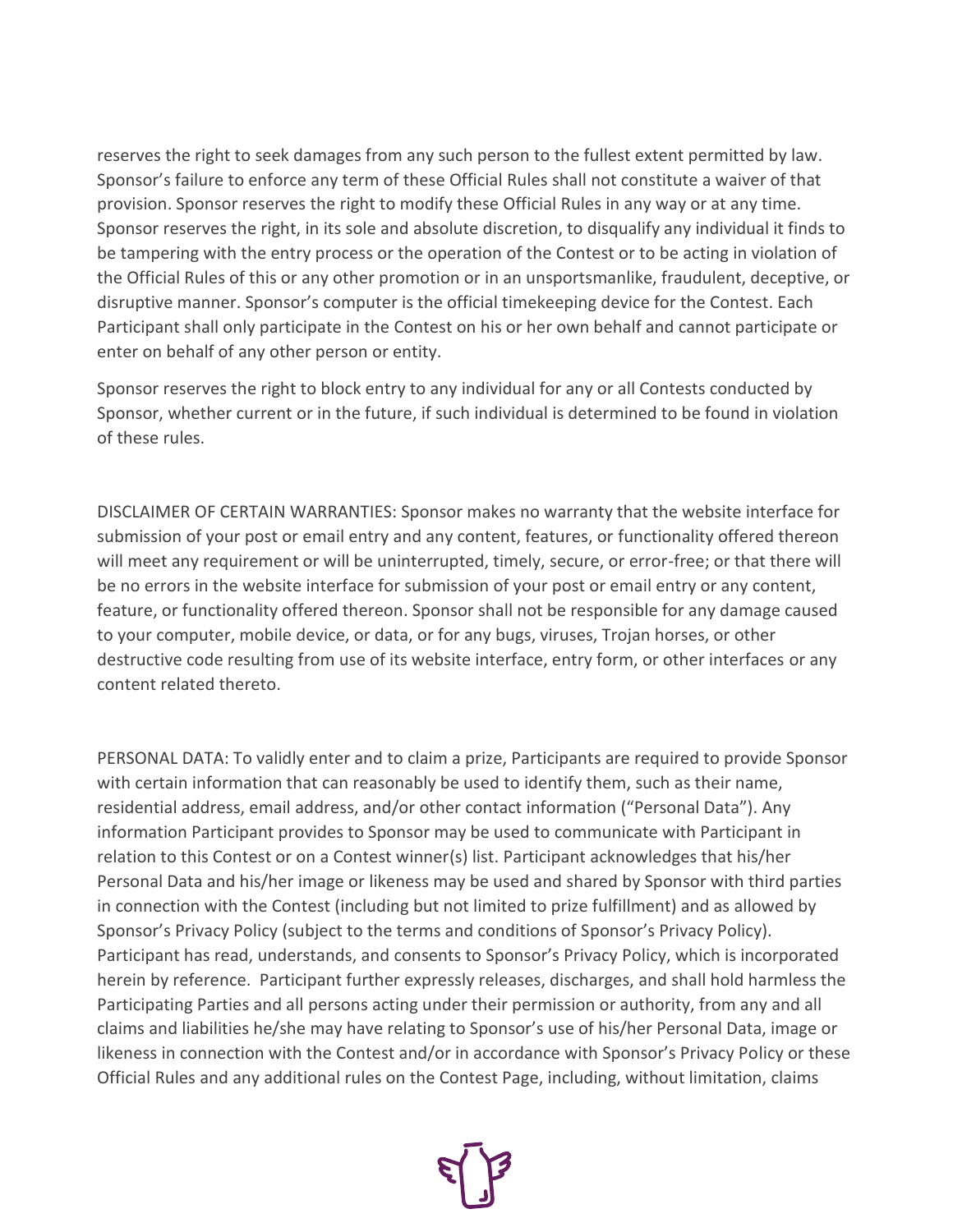under defamation, right of publicity and invasion of privacy. Participant grants a license to Sponsor to make us of Participant's name, voice, signature, photograph, image, likeness, distinctive appearance, gesture or mannerisms in connection with the Contest and promotion of the Contest, along with announcing the prize winner.

SEVERABILITY: If any part of these Official Rules or any additional rules on the Contest page is deemed to be invalid, unenforceable or illegal, then the balance shall remain in effect and shall be construed in accordance with its terms as if the invalid, unenforceable or illegal provision were not contained herein.

DISPUTES: Except where prohibited, entrant agrees that: (1) any and all disputes, claims and causes of action arising out of or connected with this Contest or any prize awarded shall be resolved individually, without resort to any form of class action, and exclusively by the appropriate federal or state court of the state of Colorado; (2) any and all claims, judgments and awards shall be limited to actual out-of-pocket costs incurred, including costs associated with entering this Contest, but in no event attorneys' fees; and (3) unless otherwise prohibited, under no circumstances will entrant be permitted to obtain awards for, and entrant hereby waives all rights to claim, indirect, punitive, incidental and consequential damages and any other damages, other than for actual out-of-pocket expenses, and any and all rights to have damages multiplied or otherwise increased. All issues and questions concerning the construction, validity, interpretation and enforceability of these Official Rules, or the rights and obligations of the entrant and Sponsor in connection with the Contest shall be governed by, and construed in accordance with, the laws of the state of Colorado, without giving effect to any choice of law or conflict of law rules (whether of the state of Colorado or any other jurisdiction), which would cause the application of the laws of any jurisdiction other than the state of Colorado.

CONTEST WINNER: For the name of the contest winner, available after March 1, 2021, send a selfaddressed stamped envelope by March 1, 2022 to:

The a2 Milk Company™ PO Box 20651 Boulder, CO 80308